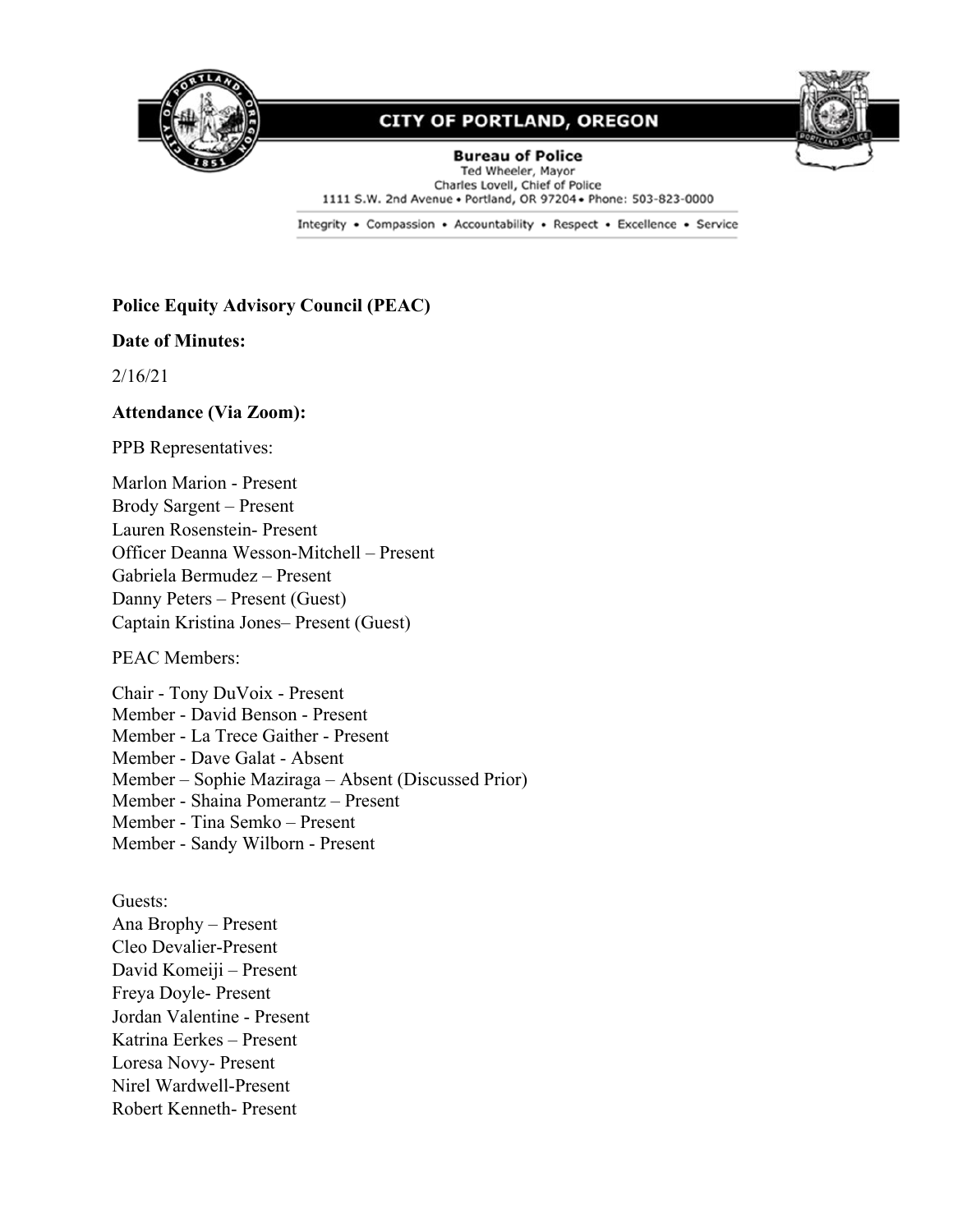



**Bureau of Police** Ted Wheeler, Mayor Charles Lovell, Chief of Police 1111 S.W. 2nd Avenue . Portland, OR 97204 . Phone: 503-823-0000

Integrity . Compassion . Accountability . Respect . Excellence . Service

Suzie Payne – Present Theo Latte – Present Tyler TerMeer – Present Zeenab Fowlk-Present

#### **Discussions and Votes:**

- 1. Members were informed that recordings of the discussion were legal but EIO requested that all those who wished to record first inform the group.
	- a. Reed College Students recorded most of the meeting
- 2. Police Equity Advisory Council (P.E.A.C.) Members and guests did introductions in chat.
- 3. Tina Jones the head of Community Services Division presented on the unit
	- a. She went over the Unit's Job and History
		- Behavior Health Unit, PIO and Community Engagement Officer
		- When he became Chief, Chief Lovell added officers to the community engagement team but unfortunately Officers need to be shifted officers back to patrol and the team was dissolved
		- The community engagement officer oversees the other advisories
		- See equity as a core value within the police bureau
		- Communications is where she is spending most of her time
		- Working to try to improve things
		- Some things that they have worked on
			- 1. Communicating in a way that resonates with all communities.
			- 2. Looking at how to increase access across challenges. Making sure there are sign language interpreters. Adding transcripts and photos.
			- 3. Putting things on YouTube with transcripts.
			- 4. Working on getting more translation but there are budget constraints.
	- b. The Captain engaged in a lengthy Q&A covering goals of the unit, response to summer protests, the PPA, BHU, other advisories, the settlement agreement, Racial Equity Training Series, the Captain coming to CRC, the bureau's website, combating white supremacy, Equity 101 and implicit bias, and understanding community sentiments around the Police Bureau.
- 4. Members did not vote to approve minutes for December or January due to lack of quorum.
- 5. Members discussed the amending bylaws.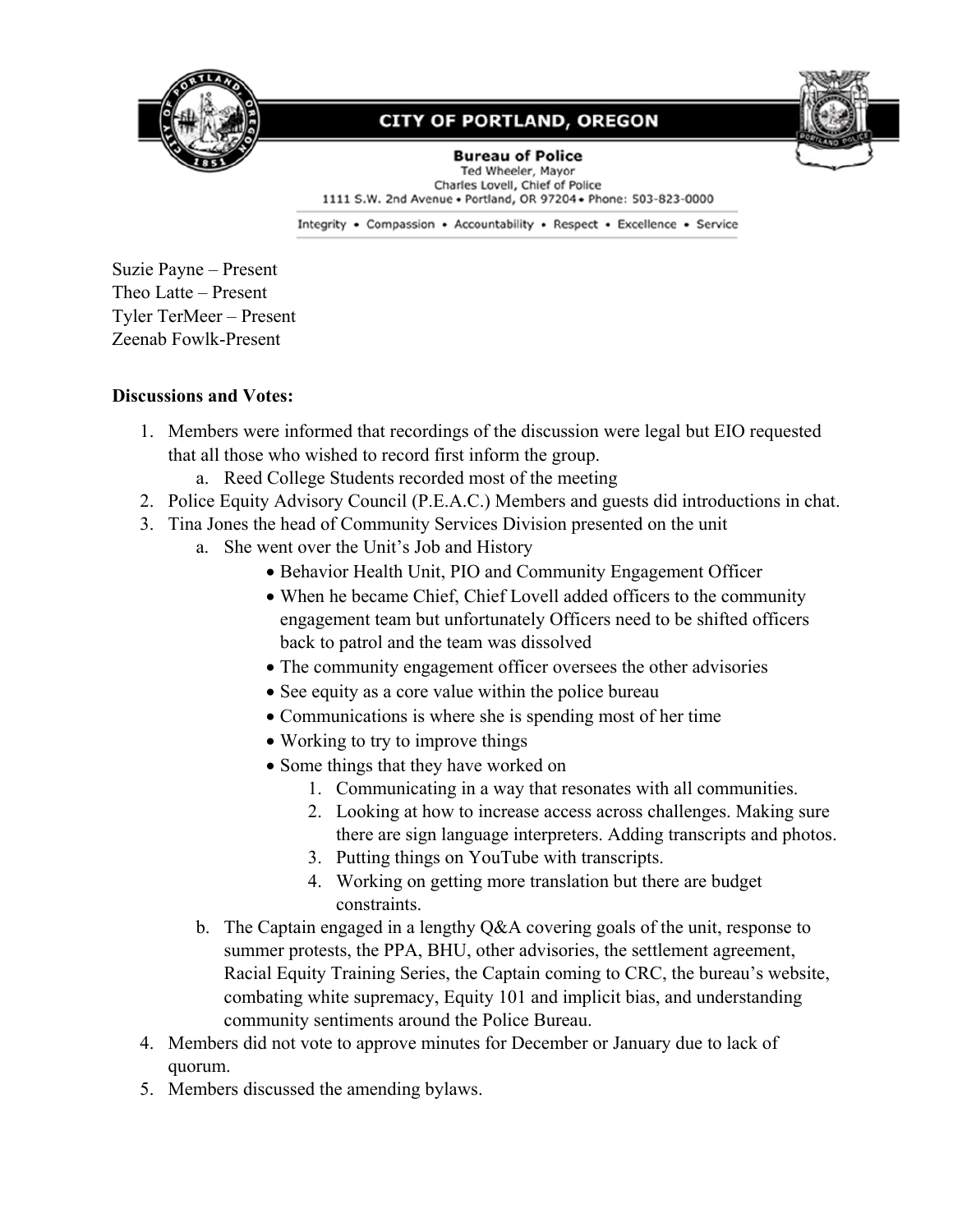



**Bureau of Police** Ted Wheeler, Mayor Charles Lovell, Chief of Police 1111 S.W. 2nd Avenue . Portland, OR 97204 . Phone: 503-823-0000

Integrity . Compassion . Accountability . Respect . Excellence . Service

- a. Members agreed to increase total number of voting members to 14.
- b. Members discussed one and two year terms. No members wished to change the term limits. Rotating Terms was suggested.
- c. Members asked for clarifications on term limits and absences
	- Members may serve a total of 8 years before being asked to leave the subcommittee.
	- Members can be removed after missing over 25% of meetings without notice or if their behavior is deemed unacceptable by director of bureau. EIO is interested in working with members who have trouble attending and understands the difficulties of attending regularly in the chaos of COVID.
- d. Members discussed Chair and Vice Chair elections and agreed re-elections should occurred in a staggered fashion. Chair elections will occur in even year and Vice Chair in Odd Years.
- 6. Members discussed greater need to engage youth in PEAC. Suggestions included a youth PEAC, seats reserved for youth, and working with any future PPB youth advisories.
- 7. Shaina volunteered to be Chief's Advisory Group advisory.
- 8. Member Comment.
	- a. Business Services Group wishes to present the budget to PEAC. Staff will work to get Manager Ken Lee on the calendar.
		- FY21-22 Requested Budget: <https://www.portlandoregon.gov/cbo/81371>
	- b. Shaina let members know that Race Talks is hosting two events free to the public later in the week.
		- <https://www.facebook.com/watch/?v=261027272117342>
		- <https://www.facebook.com/watch/?v=5185415074833259>
- 9. EIO informed members that the first round of recruitment was done and that the second round was currently being graded.
- 10. EIO updates were skipped for time.
	- a. Members were however encouraged to comment on new policy 640.38 found at [https://www.portlandoregon.gov/police/73677.](https://www.portlandoregon.gov/police/73677)
- 11. After learning the action items of the Chiefs Office, the members were asked to draft questions for the unit to answer in the upcoming January Meeting. The questions were:
	- a. Once an officer is on-boarded, will follow-up and ongoing equity training session be voluntary or mandatory?
	- b. Work on accessibility of documents to address Title II?
	- c. What is the Chief's Top Priority in 2021-2022 related to Equity and Inclusion?